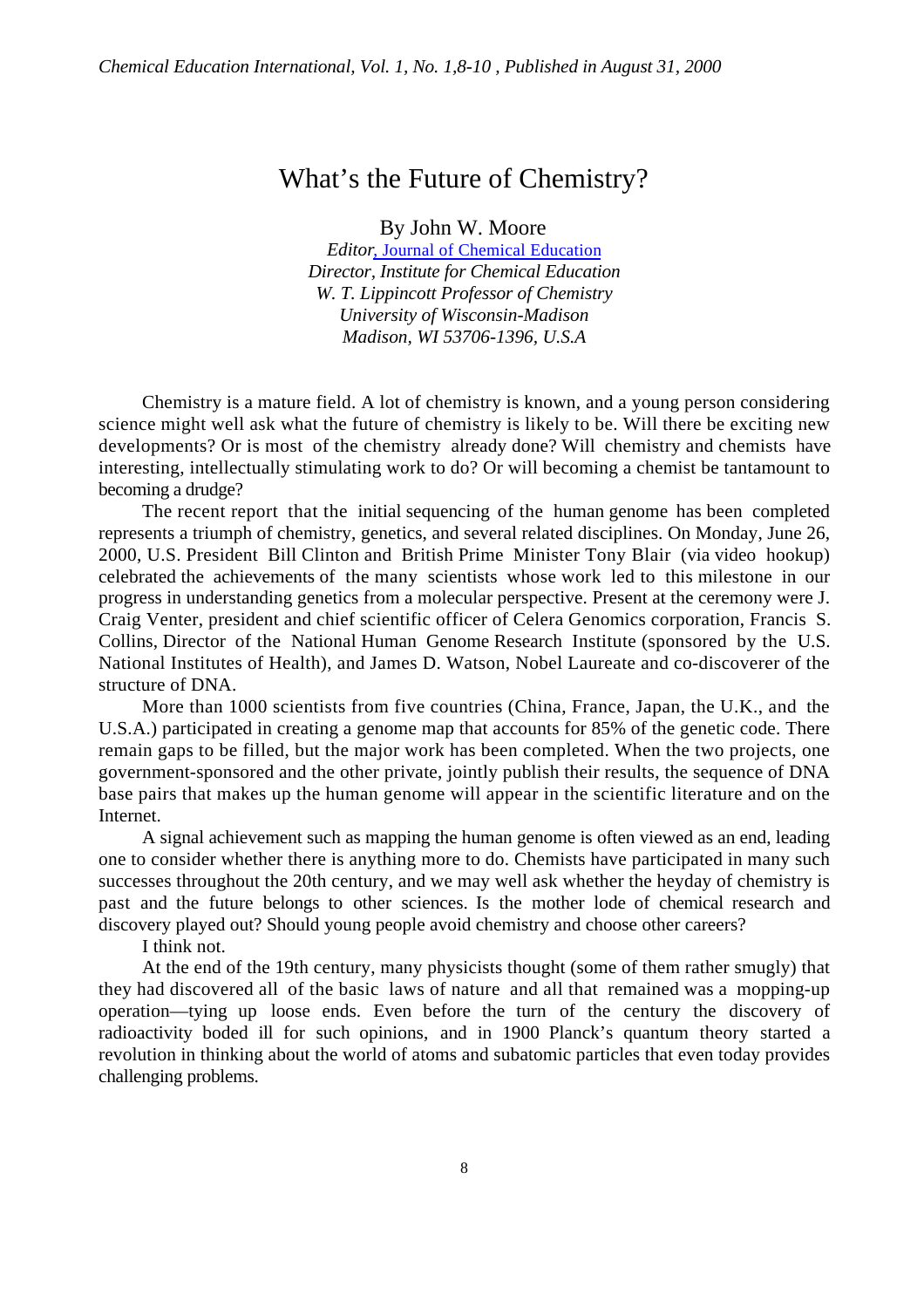The chemists, geneticists, and others working on the human genome project have not assumed that they are at the end of their work—quite the contrary. Once DNA sequences have been deciphered, it becomes productive to ask about the structure and function of each of the proteins coded by the DNA. A next step, then, is to clone the DNA sequences, generate proteins, and set about the daunting task of crystallizing the proteins and determining their structures. This involves tens of thousands of protein structures every year. Doing this many structures using current methods is impossible, so the success of the human genome project is spurring efforts to develop new methods.

One such innovation involves robotic systems that quickly and precisely vary reagent concentrations, pH, and temperature in each of hundreds of samples, thereby increasing the chances that a crystal will grow in at least one sample (*Chemical and Engineering News*, July 3, 2000, p.27). In addition, extremely intense, highly focused x-rays make it possible to structure information from tiny crystals as small as 50 \_ m long. To achieve the savings in quantity of protein that such small crystals make possible, a robotic system has to be able to handle volumes on the order of 100 nL, and an important parameter is controlling the size of droplets of solution over a range of different viscosities. Robots are envisioned that can run 138,000 crystallization conditions per day, and a robot has already succeeded in crystallizing 16 different proteins.

This opens tremendous opportunities not only for those interested in robotics and combinatorial chemistry, but also for those who will study and analyze the relations between protein structure and function based on the wealth of structural information that will soon become available. The blossoming of knowledge that a collection of protein structure/function data represents is truly mind-boggling. Studies of protein structures and functions are becoming the basis for design of many drugs and consequent alleviation of much human pain and suffering, and much more remains to be done in the future.

There are many other developments in which chemistry is important and new chemical innovators will be needed. For example, chemical analysis and chemical synthesis may be possible on microchips, and a number of companies are designing microscopic, lab-on-a-chip technologies. (See http://www.calipertech.com/tech/index.htm and

http://www.hp.com/pressrel/sep99/15sep99b.htm .) Atomic-scale circuitry, millions of times smaller than today's computer microprocessors, may handle the computing tasks of tomorrow. Their tiny size would minimize power consumption, maximize speed, and permit nanoprocessors to be installed in a much broader range of everyday objects. (See

http://www.almaden.ibm.com/almaden/media/image\_mirage.html and

http://www.hpl.hp.com/news/techforecast.html .) Carbon nanotubes, an outgrowth of the discovery of the carbon allotrope buckminsterfullerene, also show promise for incorporation into electronic devices on a Lilliputian scale. (See

http://www.nytimes.com/library/cyber/week/021798molecule.html ) In the field of nanotechnology, there are many more discoveries waiting for the right young scientist to make them. A worldwide report on this area is available on the Internet at

http://www.whitehouse.gov/WH/EOP/OSTP/NSTC/html/iwgn/IWGN.Worldwide.Study/toc.html .

The potential for new discoveries and for young scientists in chemistry has never been greater. For more details on the current status of chemistry research and what is in store for the future, I recommend that you consult the *Journal of Chemical Education*'s Viewpoints series of articles. These appeared in the February, March, April, June, September, and October issues in